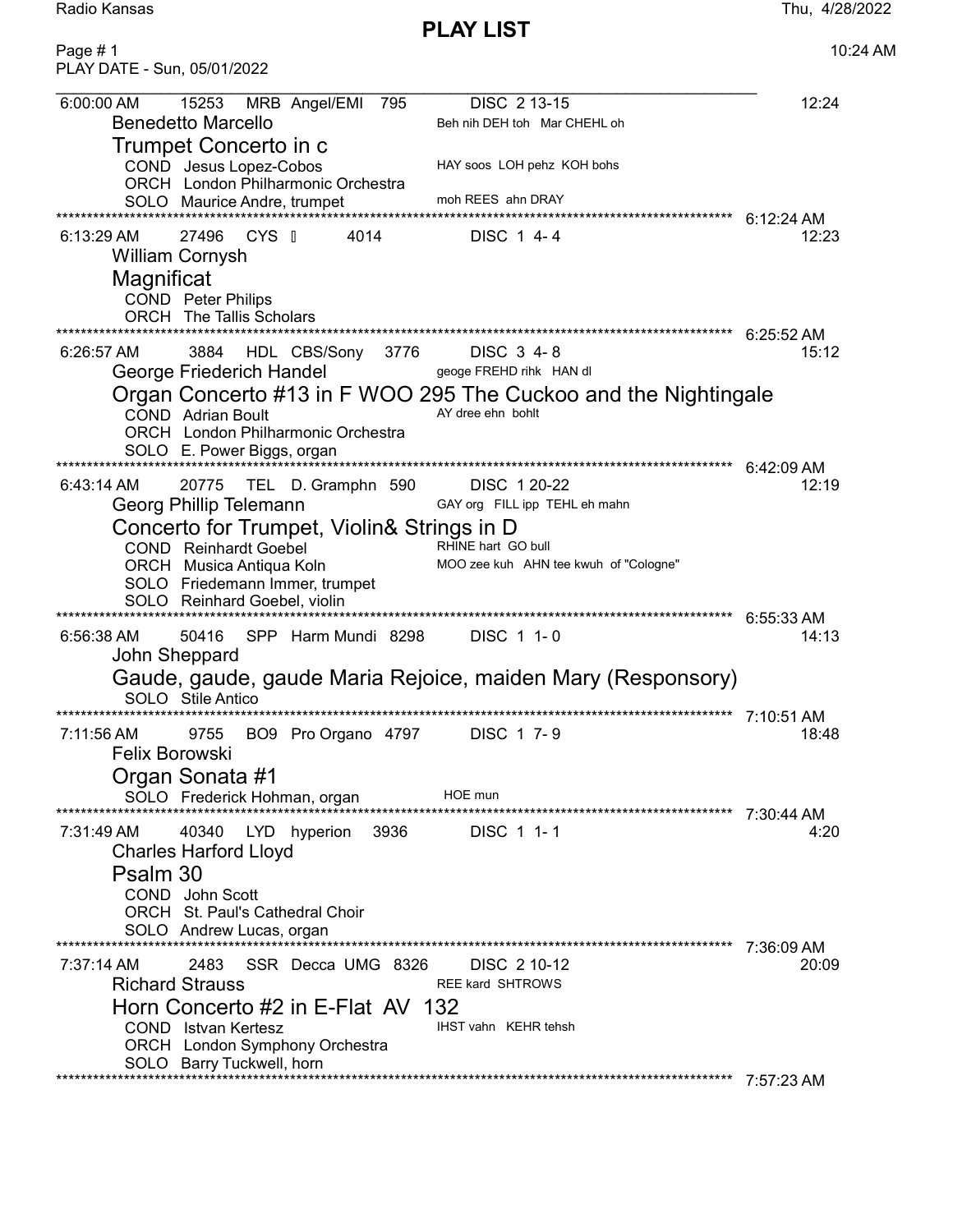Radio Kansas

**PLAY LIST** 

| Page #2<br>PLAY DATE - Sun, 05/01/2022                                                                                                                                                                                                                                                                                                       | 10:24 AM                                   |
|----------------------------------------------------------------------------------------------------------------------------------------------------------------------------------------------------------------------------------------------------------------------------------------------------------------------------------------------|--------------------------------------------|
| 43512<br>5712<br>7:58:28 AM<br><b>JSB</b> Astree<br>DISC 1 1-6<br>Johann Sebastian Bach<br>YOH hahn Seh BAH stee ihn BAHK<br>Cantata #85: Ich bin ein guter Hirt BWV 85<br>COND Christophe Coin                                                                                                                                              | 16:59                                      |
| Lee MOHGE<br>ORCH Limoges Baroque Ensemble<br>DISC 2 4-6<br>$8:16:32 \text{ AM}$<br>5956<br>ALI<br>Angel/EMI 795<br><b>Tomasso Albinoni</b><br>toe-MAH-zoh ahl-bih-NOH-nee<br>Concerto a 6 - Trumpet in C                                                                                                                                    | 8:15:27 AM<br>13:20                        |
| yohrg FAHR ber<br>COND Jorg Farber<br>VER tehm berg<br>ORCH Wurttemberg Chamber Orchestra<br>moh REES ahn DRAY<br>SOLO Maurice Andre, trumpet                                                                                                                                                                                                | 8:29:52 AM                                 |
| 2206<br>RUT Collegium<br>$8:30:57$ AM<br>- 335<br>DISC 1 1-3<br><b>John Rutter</b><br>John RUH tihr<br>Gloria<br>John Rutter as in "shutter"<br>COND John Rutter<br>ORCH Philip Jones Brass Ensemble<br>SOLO Cambridge Singers<br>Cambridge Singers<br>SOLO John Scott, organ<br>SOLO Gary Kettel, percussion<br>SOLO Eric Allen, percussion | 17:10                                      |
| ***************************<br>****************************<br>ASV<br>$8:49:12 \text{ AM}$<br>TLI<br>2511<br>DISC 115-18<br>7950<br>Giuseppi Torelli<br>Joo SEH pee Tor EHL ee<br>Trumpet Sonata a Cinque #1 in D<br>SOLO Stephen Burns, trumpet                                                                                             | 8:48:07 AM<br>8:07                         |
| *****************************<br>6298<br>61793<br>RHE Naxos<br>DISC 1 1-3<br>8:58:24 AM<br>Josef Rheinberger<br>Organ Sonata #1 in c Op 27<br>SOLO Wolfgang Rubsam, organ<br>****************************                                                                                                                                    | $8:57:19$ AM<br>13:17                      |
| RMZ Philips<br>1910<br>$9:12:46 \text{ AM}$<br>7477<br>DISC 1 1-5<br><b>Ariel Ramirez</b><br><b>Misa Criolla Creole Mass</b><br>ho SAY loo EESS oh SAY ho<br>COND Jose Luis Ocejo<br>SOLO Coral Salve de Laredo<br>SOLO Sociedad Coral de Bilbao                                                                                             | 9:11:41 AM<br>20:57                        |
| <b>VIV</b><br>MMG (Vox) 1428<br>DISC 117-19<br>9:34:48 AM<br>9233<br>Antonio Vivaldi<br>Ahn TOH nee oh Vih VAHL dee<br>Concerto for 2 Trumpets & Orchestra in C PV 75<br>COND Heinz Friesen<br><b>ORCH</b> Concerto Rotterdam<br>SOLO Edward Carroll, trumpet<br>SOLO Ad van Zon, trumpet                                                    | 9:33:43 AM<br>7:05<br>$9:41:53 \text{ AM}$ |